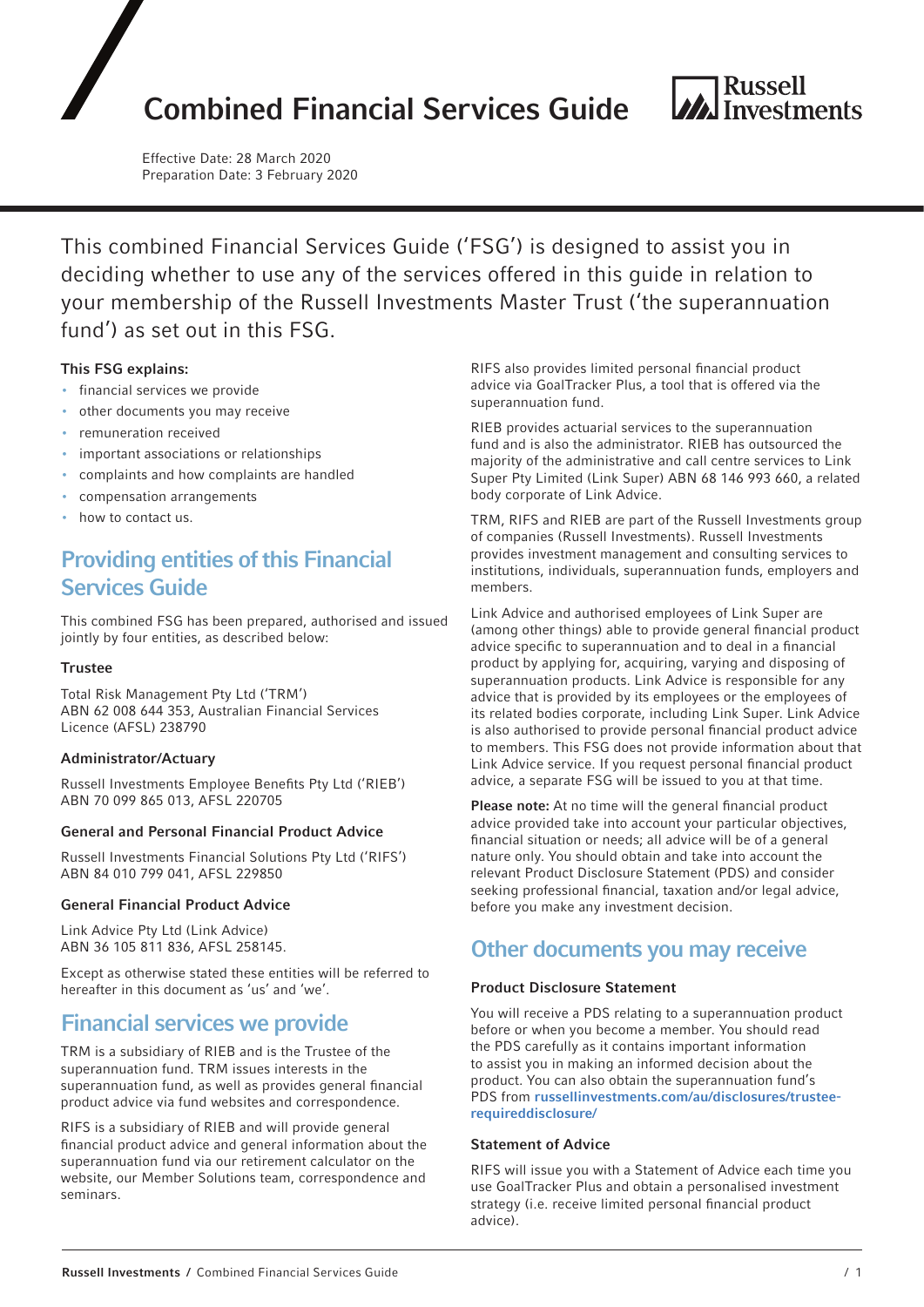Where you have implemented the personalised investment strategy (GoalTracker Plus), RIFS will issue you with a Statement of Advice each time it recommends you make a change to your strategy.

Link Advice can provide limited personal financial product advice and will provide you with a separate FSG at the time of providing personal financial product advice. For a copy of this FSG, visit [linkadvice.com.au](http://linkadvice.com.au/) Russell Investments, separately, has an adviser referral program available to all members wishing to seek a full financial plan. If you seek any of these personal advice services, you will receive a Statement of Advice setting out the advice, the basis on which it has been given and other important information. You will also receive a separate FSG from the providing entity, and the fees payable for the advice would be explained to you at the time of the advice.

# Remuneration received

## Remuneration for trustee services provided by TRM

TRM is not directly remunerated for the services it provides, as the fees that TRM receives are paid to its service providers.

### Remuneration for services provided by RIEB and RIFS

RIEB is remunerated through general super fund fees paid for by your fund. There are fees that are calculated as a percentage of the assets being managed in your fund (ranging from 0.0% to 1.06%p.a. (gross) and 0.90%p.a. (net). Note: only the net fee is deducted from member accounts). Fees can also include an insurance processing fee, which is a percentage of your insurance premiums up to 15%p.a. Transaction specific fees can also apply and are flat dollar amounts. You should check your superannuation fund's PDS for the fees that apply. Fees are generally calculated and paid on a monthly basis to RIEB.

RIFS does not receive remuneration for the general or personal financial product advice it provides or for any other service it provides to members.

#### Remuneration for general financial product advice relating to the superannuation fund

General financial product advice relating to members' interests in the fund is provided free of charge by the fund.

### Remuneration for services provided by Link Super

Link Super receives fees for the contracted holistic administration service that it provides on behalf of RIEB. Link Super can receive performance-based bonuses (additional remuneration) or penalties (reduced remuneration) from its clients.

Neither Link Advice, Link Super, nor its related bodies corporate pay or receive commissions. In some circumstances, employees of Link Super can receive performance-based bonuses (paid by Link Super). An element of the performance assessment may include the appropriate referral of fund members (retail clients) to providers of financial advice authorised by the relevant client.

For the services outlined in this FSG, no additional remuneration is paid, or benefit provided to:

- Link Advice
- a related body corporate of Link Advice
- a director or employee of Link Advice or a related body corporate
- an associate of any of the above, or
- any other person.

### Remuneration received by those who recommend TRM products

TRM does not pay any adviser remuneration. However, pursuant to the "Grandfathering" provisions of the Future of Financial Advice (FoFA) reforms, Russell Investment Management Ltd (RIM), a related party, may still pay (in limited circumstances) adviser remuneration of up to 0.16%p.a. of the value of your investment in a TRM product to Australian Financial Services licensees and/or their representatives who recommend TRM products to investors. For this to apply, the financial advice must have been given to the member prior to 1 July 2014. Grandfathering arrangements cease from 1 January 2021.

RIM will pay any adviser remuneration out of the investment management fees that it receives from TRM, so it will not represent any additional cost to you.

If you have any queries about remuneration or would like further information about remuneration that is payable by you, please refer to your PDS or contact us.

### Important associations or relationships

TRM, RIFS, RIEB and RIM are related bodies corporate and are all part of the Russell Investments group of companies.

Russell Investments may receive increased remuneration where you become a member of a fund administered or operated by Russell Investments or where you alter your membership interest in the fund, e.g. change your investment strategy or increase your level of contributions.

Pacific Custodians Pty Limited (ABN 66 009 682 866, AFSL 295 142) (Pacific Custodians) issues a non-cash payment product called 'SCH Online'. SCH Online is operated by The Superannuation Clearing House Pty Limited (ABN 15 086 576 721) (TSCH). Pacific Custodians, TSCH, Link Super and Link Advice are related bodies corporate and are members of the Link Group of companies.

For the Resource Super division of the Russell Investments Master Trust, Resource Super Insurance Pty Ltd (ABN 97 167 499 809) provides insurance services to members.

### Privacy

Your personal information is private and we take the utmost care with your personal information and only collect information that is necessary for your membership and for any financial product advice you will receive. Further information about the Russell Investments Privacy Policies can be obtained at: [russellinvestments.com/au/legal/privacy](https://russellinvestments.com/au/legal/privacy)